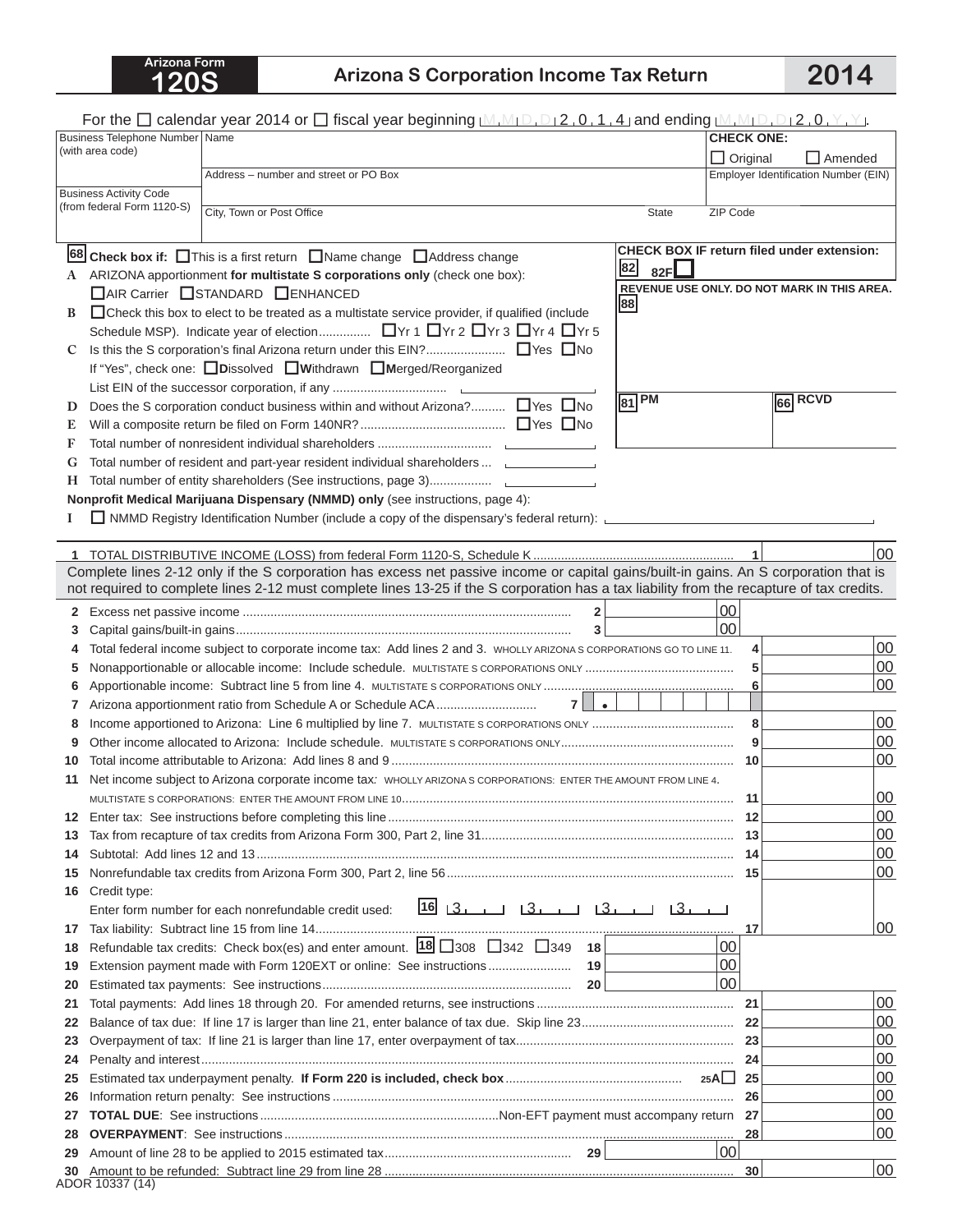| Name<br>page<br>snowr<br>. | <b>EIN</b> |
|----------------------------|------------|
|                            |            |
|                            |            |
|                            |            |
|                            |            |

## **SCHEDULE A Apportionment Formula (Multistate S Corporations Only)**

| <b>IMPORTANT:</b> Qualifying air carriers must use Arizona Schedule ACA.<br>Qualifying multistate service providers must include Arizona<br>Schedule MSP. See instructions, pages 8 through 10. |                                                                                                                                                                                                                                                                 | <b>COLUMN A</b><br><b>Total Within Arizona</b><br>Round to nearest dollar.                                              | <b>COLUMN B</b><br><b>Total Everywhere</b><br>Round to nearest dollar. | <b>COLUMN C</b><br>Ratio Within Arizona<br>$A \div B$ |  |
|-------------------------------------------------------------------------------------------------------------------------------------------------------------------------------------------------|-----------------------------------------------------------------------------------------------------------------------------------------------------------------------------------------------------------------------------------------------------------------|-------------------------------------------------------------------------------------------------------------------------|------------------------------------------------------------------------|-------------------------------------------------------|--|
|                                                                                                                                                                                                 | <b>A1 Property Factor</b>                                                                                                                                                                                                                                       |                                                                                                                         |                                                                        | Be certain to enter                                   |  |
|                                                                                                                                                                                                 | Value of real and tangible personal property (by averaging the value                                                                                                                                                                                            |                                                                                                                         |                                                                        | amounts in Column C                                   |  |
|                                                                                                                                                                                                 | of owned property at the beginning and end of the tax period; rented                                                                                                                                                                                            |                                                                                                                         |                                                                        | carried to six decimal                                |  |
|                                                                                                                                                                                                 | property at capitalized value).                                                                                                                                                                                                                                 |                                                                                                                         |                                                                        | places. You must type                                 |  |
|                                                                                                                                                                                                 | a Owned property (at original cost):                                                                                                                                                                                                                            |                                                                                                                         |                                                                        | the decimal.                                          |  |
|                                                                                                                                                                                                 |                                                                                                                                                                                                                                                                 |                                                                                                                         |                                                                        |                                                       |  |
|                                                                                                                                                                                                 | Depreciable assets: (do not include construction in progress)                                                                                                                                                                                                   |                                                                                                                         |                                                                        |                                                       |  |
|                                                                                                                                                                                                 |                                                                                                                                                                                                                                                                 |                                                                                                                         |                                                                        |                                                       |  |
|                                                                                                                                                                                                 | Other assets (describe): \\omega_{\math}}                                                                                                                                                                                                                       |                                                                                                                         |                                                                        |                                                       |  |
|                                                                                                                                                                                                 | Less: Nonbusiness property (if included in above totals)                                                                                                                                                                                                        |                                                                                                                         |                                                                        |                                                       |  |
|                                                                                                                                                                                                 |                                                                                                                                                                                                                                                                 |                                                                                                                         |                                                                        |                                                       |  |
|                                                                                                                                                                                                 | Rented property (capitalize at 8 times net rental paid)                                                                                                                                                                                                         |                                                                                                                         |                                                                        |                                                       |  |
|                                                                                                                                                                                                 | Total owned and rented property (section a total plus section b).                                                                                                                                                                                               |                                                                                                                         |                                                                        |                                                       |  |
|                                                                                                                                                                                                 | Weight AZ property: (STANDARD uses x 1; ENHANCED uses x 7.5)<br>d                                                                                                                                                                                               | <b>OR</b><br>$\times$ 1<br>x7.5                                                                                         |                                                                        |                                                       |  |
|                                                                                                                                                                                                 | Property factor (for column A, multiply line c by line d;<br>е                                                                                                                                                                                                  |                                                                                                                         |                                                                        |                                                       |  |
|                                                                                                                                                                                                 |                                                                                                                                                                                                                                                                 |                                                                                                                         |                                                                        |                                                       |  |
|                                                                                                                                                                                                 | <b>A2 Payroll Factor</b>                                                                                                                                                                                                                                        |                                                                                                                         |                                                                        |                                                       |  |
|                                                                                                                                                                                                 |                                                                                                                                                                                                                                                                 |                                                                                                                         |                                                                        |                                                       |  |
|                                                                                                                                                                                                 | a Total wages, salaries, commissions and other compensation                                                                                                                                                                                                     |                                                                                                                         |                                                                        |                                                       |  |
|                                                                                                                                                                                                 | paid to employees (per federal Form 1120-S or payroll reports)                                                                                                                                                                                                  | <b>OR</b><br>x7.5<br>$\times$ 1                                                                                         |                                                                        |                                                       |  |
|                                                                                                                                                                                                 | <b>b</b> Weight AZ payroll: (STANDARD uses x 1; ENHANCED uses x 7.5)                                                                                                                                                                                            |                                                                                                                         |                                                                        |                                                       |  |
|                                                                                                                                                                                                 | c Payroll factor (for column A, multiply line a by line b;                                                                                                                                                                                                      |                                                                                                                         |                                                                        |                                                       |  |
|                                                                                                                                                                                                 |                                                                                                                                                                                                                                                                 |                                                                                                                         |                                                                        |                                                       |  |
|                                                                                                                                                                                                 | A3 Sales Factor                                                                                                                                                                                                                                                 |                                                                                                                         |                                                                        |                                                       |  |
|                                                                                                                                                                                                 | a Sales delivered or shipped to Arizona purchasers<br>b Sales of services for qualifying multistate service providers                                                                                                                                           |                                                                                                                         |                                                                        |                                                       |  |
|                                                                                                                                                                                                 |                                                                                                                                                                                                                                                                 |                                                                                                                         |                                                                        |                                                       |  |
|                                                                                                                                                                                                 |                                                                                                                                                                                                                                                                 |                                                                                                                         |                                                                        |                                                       |  |
|                                                                                                                                                                                                 |                                                                                                                                                                                                                                                                 |                                                                                                                         |                                                                        |                                                       |  |
|                                                                                                                                                                                                 |                                                                                                                                                                                                                                                                 | <b>OR</b><br>x85.0                                                                                                      |                                                                        |                                                       |  |
|                                                                                                                                                                                                 | Weight AZ sales: (STANDARD uses x 2; ENHANCED uses x 85)                                                                                                                                                                                                        | x <sub>2</sub>                                                                                                          |                                                                        |                                                       |  |
|                                                                                                                                                                                                 | Sales factor (for column A, multiply line d by line e;<br>f                                                                                                                                                                                                     |                                                                                                                         |                                                                        |                                                       |  |
|                                                                                                                                                                                                 |                                                                                                                                                                                                                                                                 |                                                                                                                         |                                                                        |                                                       |  |
|                                                                                                                                                                                                 |                                                                                                                                                                                                                                                                 |                                                                                                                         |                                                                        |                                                       |  |
|                                                                                                                                                                                                 |                                                                                                                                                                                                                                                                 |                                                                                                                         |                                                                        |                                                       |  |
|                                                                                                                                                                                                 | A5 Average Apportionment Ratio: Divide line A4, column C, by the denominator (STANDARD divides by four (4);                                                                                                                                                     |                                                                                                                         |                                                                        |                                                       |  |
|                                                                                                                                                                                                 |                                                                                                                                                                                                                                                                 |                                                                                                                         |                                                                        | .                                                     |  |
|                                                                                                                                                                                                 | <b>SCHEDULE B</b> Other Information                                                                                                                                                                                                                             |                                                                                                                         |                                                                        |                                                       |  |
|                                                                                                                                                                                                 | <b>B1</b> Date business began in Arizona or date income was first derived from Arizona sources: $[M_1M_1D_2D_1Y_1Y_1Y_2]$                                                                                                                                       |                                                                                                                         |                                                                        |                                                       |  |
|                                                                                                                                                                                                 | <b>B2</b> Address at which tax records are located for audit purposes:                                                                                                                                                                                          |                                                                                                                         |                                                                        |                                                       |  |
|                                                                                                                                                                                                 |                                                                                                                                                                                                                                                                 |                                                                                                                         |                                                                        |                                                       |  |
|                                                                                                                                                                                                 |                                                                                                                                                                                                                                                                 |                                                                                                                         |                                                                        |                                                       |  |
|                                                                                                                                                                                                 |                                                                                                                                                                                                                                                                 | State: <u>Union</u> ZIP Code: University of Alexander Code: University of Alexander Code: University of Alexander Code: |                                                                        |                                                       |  |
| B3 The taxpayer designates the individual listed below as the person to contact to schedule an audit of this return and authorizes the disclosure of                                            |                                                                                                                                                                                                                                                                 |                                                                                                                         |                                                                        |                                                       |  |
|                                                                                                                                                                                                 | confidential information to this individual. (See instructions, page 10.)                                                                                                                                                                                       |                                                                                                                         |                                                                        |                                                       |  |
|                                                                                                                                                                                                 | Name:                                                                                                                                                                                                                                                           |                                                                                                                         |                                                                        | (Area Code)                                           |  |
|                                                                                                                                                                                                 | Title:                                                                                                                                                                                                                                                          |                                                                                                                         |                                                                        |                                                       |  |
| B4 List prior taxable years for which a federal examination has been finalized:                                                                                                                 |                                                                                                                                                                                                                                                                 |                                                                                                                         |                                                                        |                                                       |  |
|                                                                                                                                                                                                 | NOTE: A.R.S. § 43-327 requires the taxpayer, within ninety days after final determination, to report these changes under separate cover to the<br>Arizona Department of Revenue or to file amended returns reporting these changes. (See instructions, page 1.) |                                                                                                                         |                                                                        |                                                       |  |
|                                                                                                                                                                                                 |                                                                                                                                                                                                                                                                 |                                                                                                                         |                                                                        |                                                       |  |
|                                                                                                                                                                                                 | 00<br>B5 Amount of net income subject to Arizona corporate income tax for prior taxable year (2013 Form 120S, line 11.)  \$                                                                                                                                     |                                                                                                                         |                                                                        |                                                       |  |
|                                                                                                                                                                                                 | B6 Indicate tax accounting method: $\Box$ Cash $\Box$ Accrual $\Box$ Other (Specify method.) $\Box$                                                                                                                                                             |                                                                                                                         |                                                                        |                                                       |  |
|                                                                                                                                                                                                 |                                                                                                                                                                                                                                                                 |                                                                                                                         |                                                                        |                                                       |  |
|                                                                                                                                                                                                 | PLEASE BE SURE TO SIGN THE RETURN ON PAGE 3.                                                                                                                                                                                                                    |                                                                                                                         |                                                                        |                                                       |  |
|                                                                                                                                                                                                 | ADOR 10337 (14)                                                                                                                                                                                                                                                 | AZ Form 120S (2014)                                                                                                     |                                                                        | Page 2 of 3                                           |  |